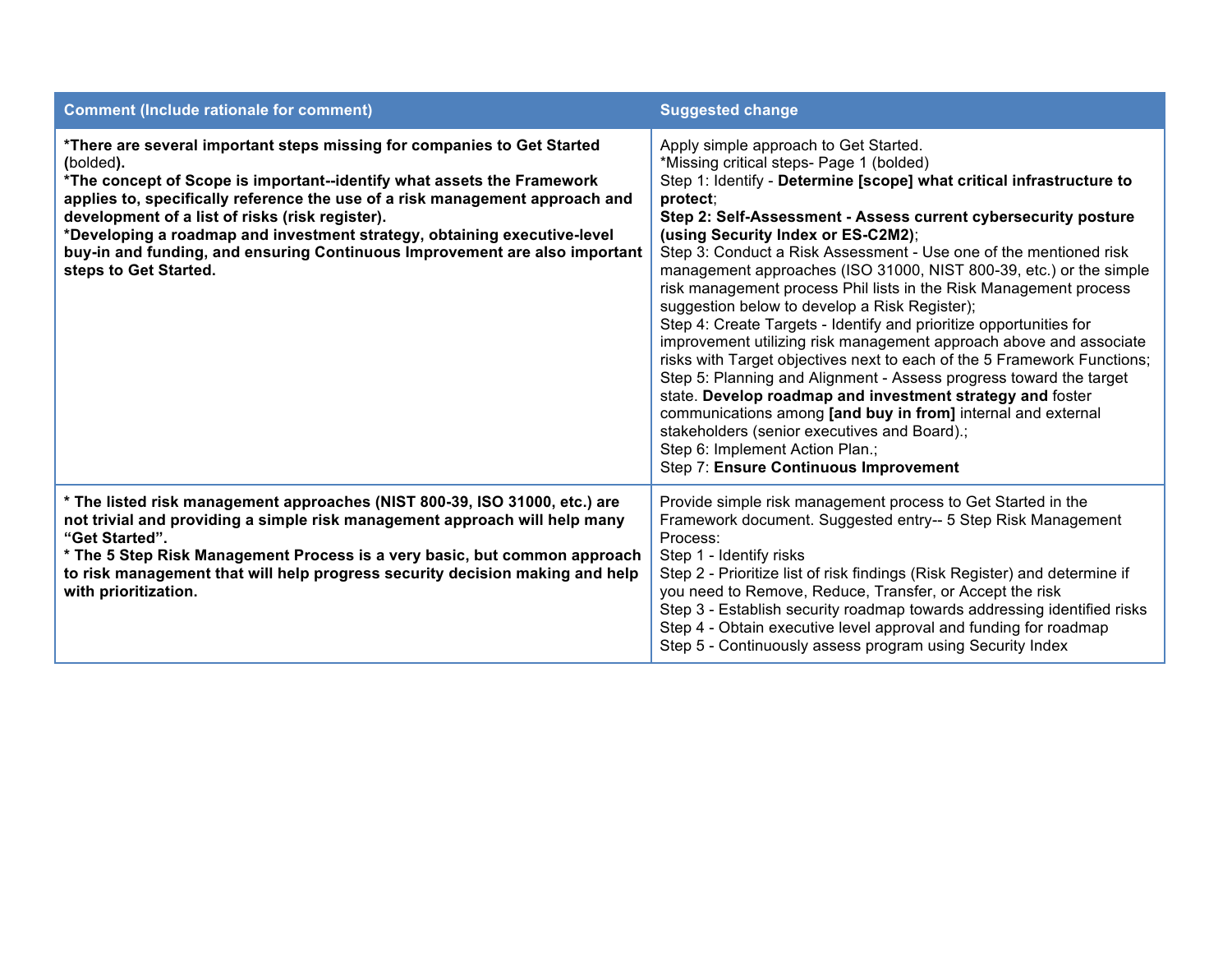| *Aligned with most consultant/audit security program assessments and uses<br><b>CMM</b><br>*Use constructive, non-regulatory language like Security Index where we can<br>set our own Goals or Targets<br>*ES-C2M2 uses similar approach (embedded to assess each MIL)--Not<br>implemented, Partially implemented, Largely implemented, Fully<br>implemented, and Achieved--found in the ES-C2M2 Self-<br>Evaluation_Toolkit_2of2.zip in the ES-C2M2 Report Builder spreadsheet<br>*Tiers and Profiles is a confusing and NEW construct. We can move to this in<br>CSF version 2.0, but let's not start here. No one raised their hands in the<br>Raleigh workshop when we polled the group "Do you know how to use Tiers<br>and Profiles?"<br>*Suggest that NIST use a Survey Monkey to continue to broadly poll this<br>question.<br>*Security [Capability Maturity Model] Index is a simple construct and broadly<br>used already without people knowing they're using it, they just are. | *Offer options for a simple Self-Assessment (e.g. Security (CMM)<br>Index and ES-C2M2).<br>*Use CMM/CMMI as a simple self-assessment methodology for the<br>CSF 5 Functions and associated charts/graphs<br>SCMMI Index 1 - Initial / Ad-hoc - Not Implemented<br>SCMMI Index 2 - Repeatable / Managed (Risk Informed) - Partially<br>Implemented<br><b>SCMMI Index 3 - Defined - Largely Implemented</b><br><b>SCMMI Index 4 - Quantitatively Managed - Fully Implemented</b><br><b>SCMMI Index 5 - Optimizing - Achieved</b><br>* Set Goals or Targets associated with Security Index |
|----------------------------------------------------------------------------------------------------------------------------------------------------------------------------------------------------------------------------------------------------------------------------------------------------------------------------------------------------------------------------------------------------------------------------------------------------------------------------------------------------------------------------------------------------------------------------------------------------------------------------------------------------------------------------------------------------------------------------------------------------------------------------------------------------------------------------------------------------------------------------------------------------------------------------------------------------------------------------------------------|-----------------------------------------------------------------------------------------------------------------------------------------------------------------------------------------------------------------------------------------------------------------------------------------------------------------------------------------------------------------------------------------------------------------------------------------------------------------------------------------------------------------------------------------------------------------------------------------|
| *Cross mapping allows each of the prominent, core security standards<br>identified in the Information References to stand on its own merits and allows<br>companies that have adopted at least one of the security standards apply the<br>specific security standard.<br>*H2Cross mapping allows each standard to clearly show what a company is<br>doing to adopt/implement the Cybersecurity Framework with respect to the<br>other security standards.                                                                                                                                                                                                                                                                                                                                                                                                                                                                                                                                    | Cross map prominent security standards in the Informative References.<br>1: Use the Alternative View version of Appendix A. The consolidated<br>view (or mash up view) in the Preliminary Framework Cybersecurity.pdf<br>is confusing.<br>2: Also provide a spreadsheet version of Appendix A with the<br>Alternative View similar to what you released prior to Raleigh for the<br>consolidate/mash-up view of Appendix A / Framework Core.XLSX<br>http://www.nist.gov/itl/upload/preliminary cybersecurity framework-<br>framework core.xlsx                                          |
| *Without a thorough cross mapping, NIST will have put into question the<br>thoroughness of the existing security standard if a standard in the Informative<br>References cannot fulfill a specific Subcategory element (row).<br>*NIST will also have effectively created a new security standard without<br>thoroughly performing the cross mappings.<br>*Missing several controls that have been known to fail such as ISO\IEC<br>27001:2005 A.10.9.1, A.10.9.2, A.10.9.3, and A.8.2.2 that have been identified<br>by HISPI as controls that have consistently failed in 2012 that led to<br>compromised protected data.                                                                                                                                                                                                                                                                                                                                                                  | 1: Must ensure NIST, COBIT, CSC, and ISO cross mappings are<br>thorough/complete mappings (there are too may "NA" entries).<br>2: Ensure ISO\IEC 27001:2005 A.10.9.1, A.10.9.2, A.10.9.3, and<br>A.8.2.2 are listed in the controls listings.                                                                                                                                                                                                                                                                                                                                           |
| *The CSA CCM is open source material, where other cross mappings cost<br>money, and the CSA is willing to work with NIST and US government to keep<br>this cross mapping up to date.<br>*The CSA CCM have been updated frequently (every 6 to 18 months). The<br>CCM applies to single and to multi-tenant entities and is based on ISO and<br><b>HITRUST.</b><br>*CSA CCM already covers cloud which will become critical infrastructure.                                                                                                                                                                                                                                                                                                                                                                                                                                                                                                                                                   | Use existing cross mappings such as the CSA CCM                                                                                                                                                                                                                                                                                                                                                                                                                                                                                                                                         |